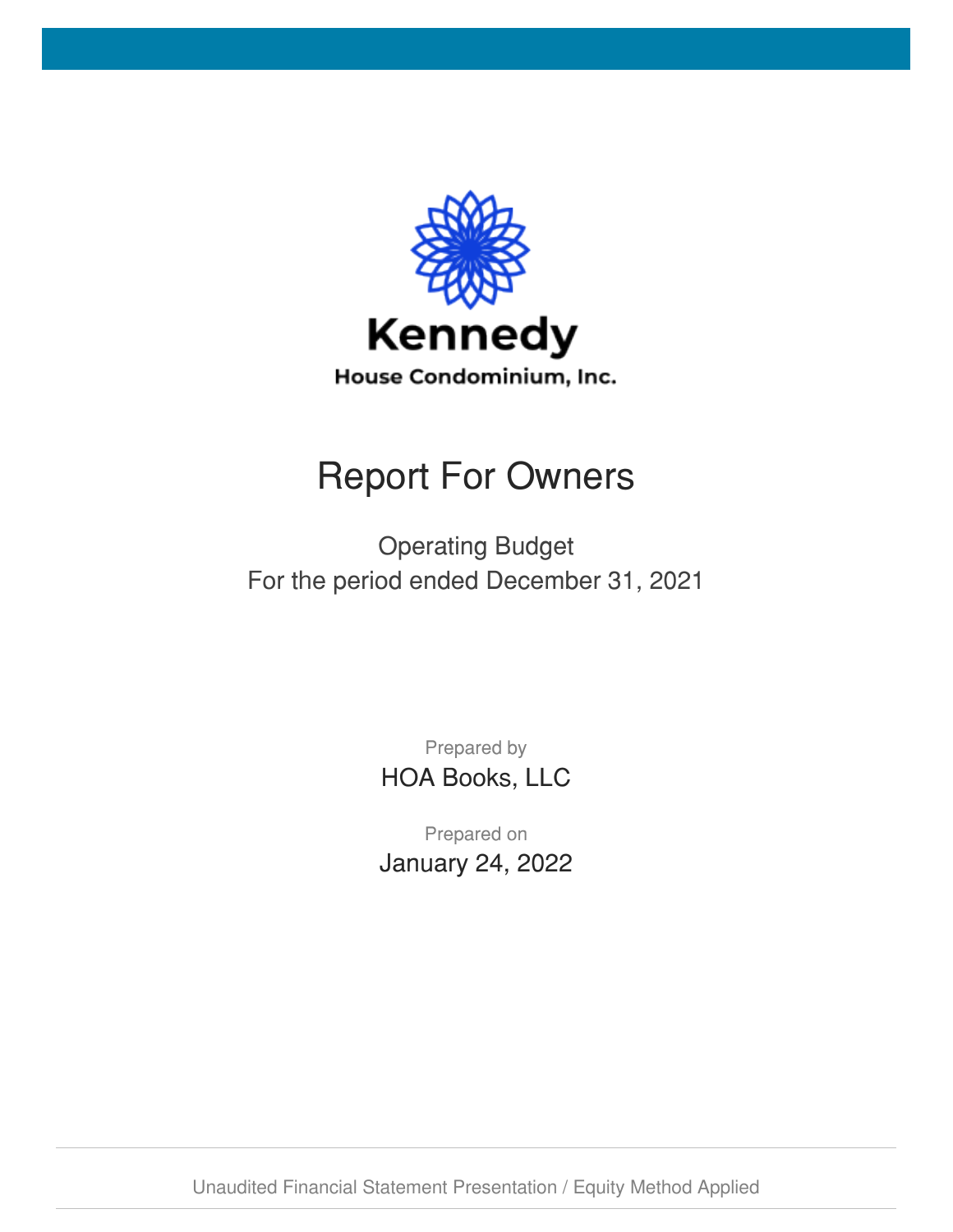## **Table of Contents**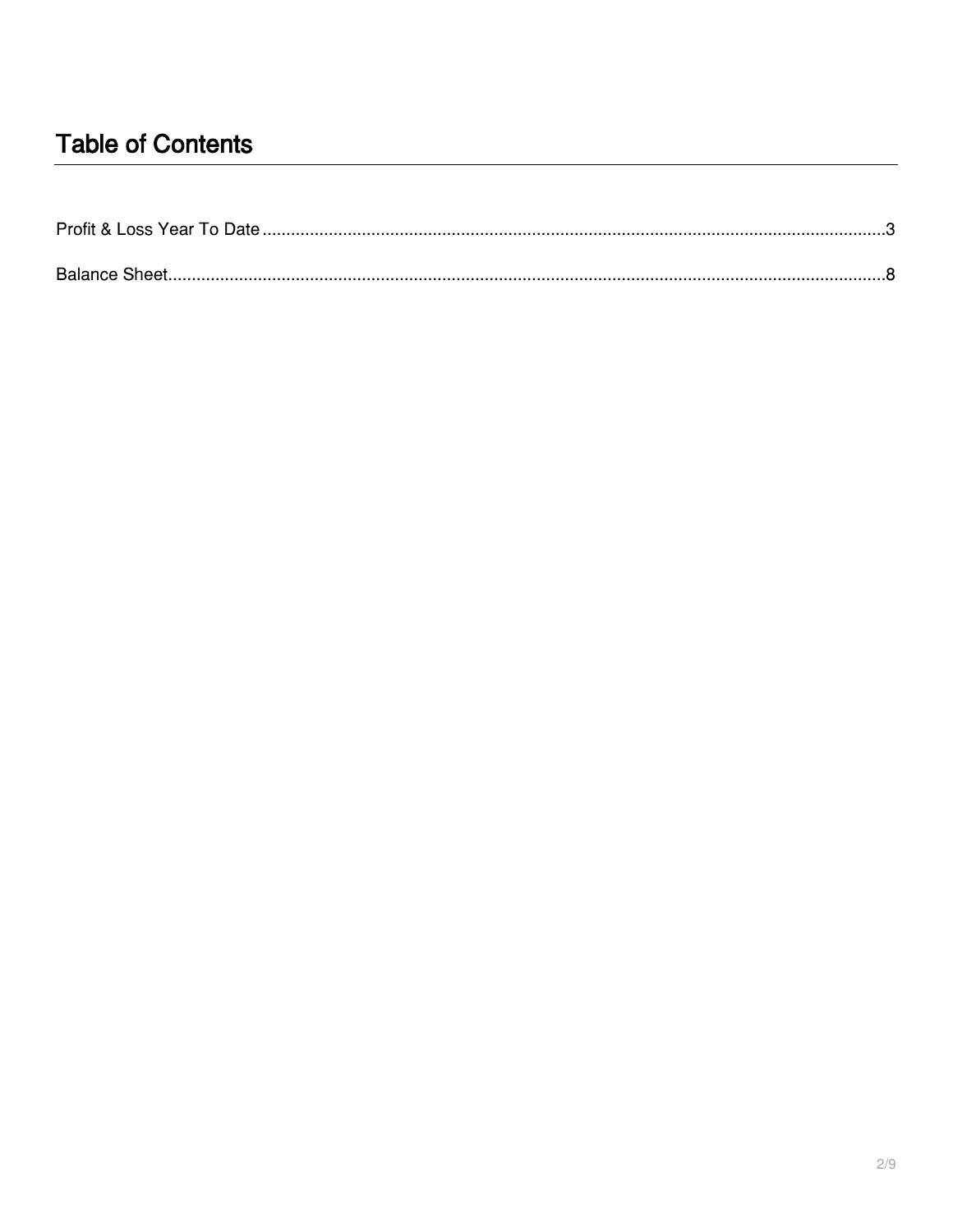# <span id="page-2-0"></span>**Profit & Loss Year To Date**

January - December 2021

|                                           |                | <b>Total</b>        |
|-------------------------------------------|----------------|---------------------|
|                                           | Jan - Dec 2021 | Jan - Dec 2020 (PY) |
| <b>INCOME</b>                             |                |                     |
| 400 Condominium Income                    |                |                     |
| 4001 Residential Condominium Fee          | 1,517,422.20   | 1,451,920.93        |
| <b>Total 400 Condominium Income</b>       | 1,517,422.20   | 1,451,920.93        |
| 407 Use & Access Fee Income               |                |                     |
| 4075 Garage & Parking Assessments         | 2,780.00       | 2,520.00            |
| 4205 Application Fees & Estoppel Letters  | 6,515.00       | 950.00              |
| 4220 Gate & Access Fees                   | 550.00         | 1,310.00            |
| 4225 Key Fees                             | 1,635.00       | 255.00              |
| 4235 Laundry Income                       | 33,437.80      | 32,612.25           |
| 4255 Pet Fees                             | 1,500.00       | 1,500.00            |
| 4275 Social/Recreation/Activity Fees      | 1,235.00       | 715.00              |
| 4295 Other Use & Access Income            | 373.58         | 4,766.00            |
| Total 407 Use & Access Fee Income         | 48,026.38      | 44,628.25           |
| 471 Collections Income                    |                |                     |
| 4710 Late Fees & Interest Income          | 50.00          | 450.00              |
| 4715 NSF Fee Income                       | 355.00         | 40.00               |
| <b>Total 471 Collections Income</b>       | 405.00         | 490.00              |
| 481 Other Income                          |                |                     |
| 4810 Compliance Fines                     | 50.00          | 1,877.88            |
| 4812 Damage & Clean-Up Reimbursement      | 7,873.59       | 6,500.78            |
| 4815 Billable Expense Income              | 1,629.97       | 1,525.00            |
| 4835 Valet Income                         | 15,413.00      | 7,785.08            |
| Total 481 Other Income                    | 24,966.56      | 17,688.74           |
| 483 Vending Machine Income                |                |                     |
| 4830 Coffee Machine Sales                 | 3,141.01       | 2,166.32            |
| 4831 Vending Machine Commission           | 679.07         | 717.35              |
| <b>Total 483 Vending Machine Income</b>   | 3,820.08       | 2,883.67            |
| 490 Investment Income                     |                |                     |
| 4900 Interest Earned - Operating Accounts | 494.58         | 490.91              |
| <b>Total 490 Investment Income</b>        | 494.58         | 490.91              |
| <b>Total Income</b>                       | 1,595,134.80   | 1,518,102.50        |
| <b>GROSS PROFIT</b>                       | 1,595,134.80   | 1,518,102.50        |
| <b>EXPENSES</b>                           |                |                     |
| 500 Administrative                        |                |                     |
| 5000 General Administrative               | 1.00           | 798.00              |
| 5005 Application/Processing               | 20.00          |                     |
| 5015 Bank Charges                         | 649.53         | 371.58              |
| 5025 Collection Charges                   |                | 200.00              |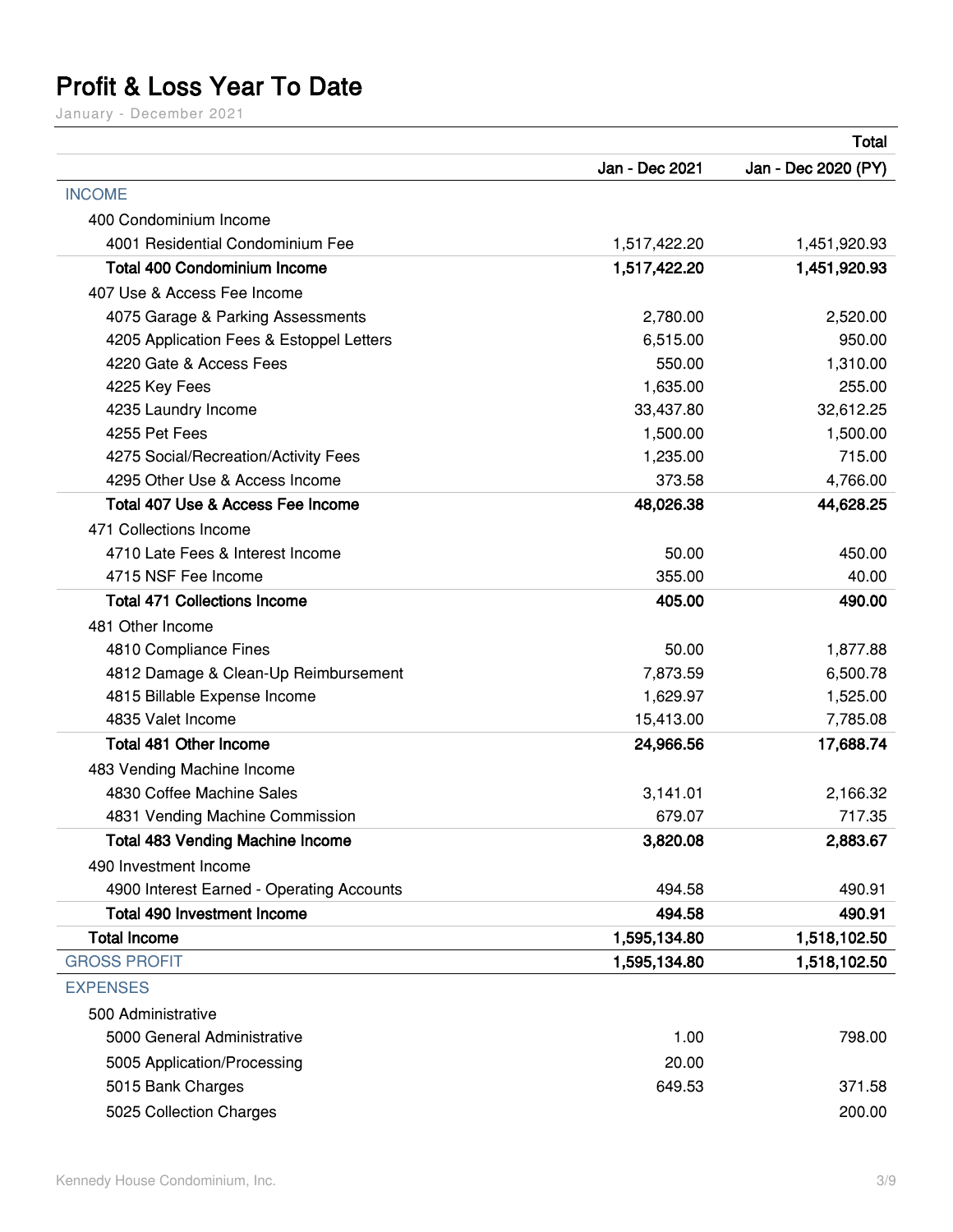|                                                      |                | <b>Total</b>        |
|------------------------------------------------------|----------------|---------------------|
|                                                      | Jan - Dec 2021 | Jan - Dec 2020 (PY) |
| 5045 Dues & Subscriptions                            | 200.00         |                     |
| 5060 Interest Incurred                               |                | 6,588.58            |
| 5082 Late Payments Fee Expense                       | 111.30         | 22.76               |
| 5090 Office Supplies                                 | 11,402.46      | 10,573.60           |
| 5095 Payroll Services                                | 3,350.21       | 3,184.79            |
| 5100 Records Storage                                 | 52.42          |                     |
| 5115 Web Site Maintenance                            | 419.67         | 540.72              |
| 5120 Staff Meal Expense                              | 53.53          |                     |
| 5195 Other Administrative Services                   | 45.00          | 180.00              |
| 5326 Staff Incentive & Appreciation                  | 868.20         | 966.91              |
| <b>Total 500 Administrative</b>                      | 17,173.32      | 23,426.94           |
| 520 Communications                                   |                |                     |
| 5200 Community Events                                | 451.08         | 1,946.09            |
| 5210 Printing & Copying                              | 200.35         | 707.47              |
| 5215 Postage                                         | 1,010.78       | 846.54              |
| <b>Total 520 Communications</b>                      | 1,662.21       | 3,500.10            |
| 530 Payroll & Benefits                               | 109.14         |                     |
| 5300 Staff Salaries - Regular                        | 214,410.34     | 213,177.58          |
| 5305 Staff Salaries - Overtime                       | 9,107.85       | 6,647.73            |
| 5306 Property Manager Salary                         |                | 8,115.01            |
| 5325 Bonuses                                         | 2,530.00       | 4,104.96            |
| 5330 Fringe Benefits (Vacation & Sick Days)          | 9,902.00       | 12,469.88           |
| 5356 FICA - Social Sec. Expense                      | 14,479.72      | 19,524.32           |
| 5357 FICA - Medicare Expense                         | 3,386.39       | 4,085.26            |
| 5360 Payroll Taxes FUTA                              | 285.06         | 382.93              |
| 5365 Payroll Taxes SUTA                              | 104.88         | 331.83              |
| <b>Total 530 Payroll &amp; Benefits</b>              | 254,315.38     | 268,839.50          |
| 546 Insurance                                        |                |                     |
| 5460 Insurance Expense - Interest                    | 5,250.74       | 3,570.40            |
| 5461 Windstorm Group Insurance Expense               | 289,439.24     | 300,879.11          |
| 5462 Boiler & Machinery Insurance Expense            | 1,019.69       |                     |
| 5463 General Liability Insurance Expense             | 17,090.01      |                     |
| 5464 Hire Non-Owned Auto Liability Insurance Expense | 612.50         |                     |
| 5465 Umbrella / Excess Liability Insurance Expense   | 5,248.81       |                     |
| 5466 Crime Insurance Expense                         | 464.31         |                     |
| 5467 Building Main Flood Insurance                   | 22,810.69      |                     |
| 5468 Pool Flood Insurance Expense                    | 1,912.19       |                     |
| 5469 Workers Compensation Insurance Expense          | 4,425.69       |                     |
| 5470 Directors & Officers Insurance Expense          | 3,647.00       |                     |
| 5471 Bold Legal Insurance Expense                    | 384.44         |                     |
| 5472 Cyber Liability Insurance Expense               | 217.56         |                     |
|                                                      |                |                     |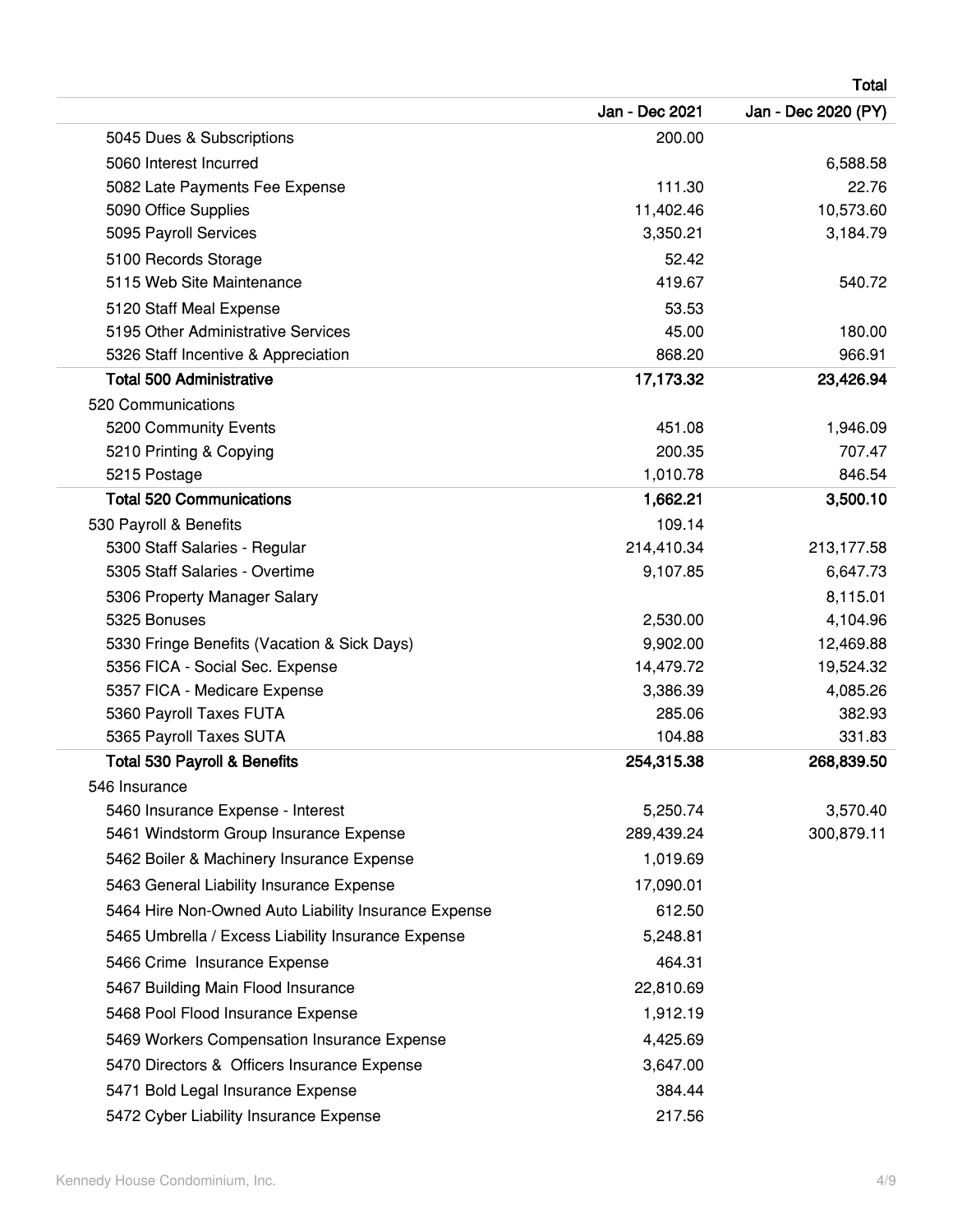| <b>Total</b>                                  |                |                     |
|-----------------------------------------------|----------------|---------------------|
|                                               | Jan - Dec 2021 | Jan - Dec 2020 (PY) |
| Total 546 Insurance                           | 352,522.87     | 304,449.51          |
| 600 Utilities                                 |                |                     |
| 6000 Electric Service                         | 42,266.44      | 33,074.49           |
| 6005 Gas Service                              | 31,974.28      | 18,624.82           |
| 6020 Sub-Meter Expenses                       |                | 1,800.00            |
| 6025 Water, Sewer & Garbage                   | 238,007.39     | 264,042.04          |
| 6026 Water Swimming Pool                      | 28,852.79      |                     |
| 6045 Cable Service                            | 165,986.37     | 153,587.86          |
| 6050 Telephone Service                        | 4,703.14       | 5,373.51            |
| <b>Total 600 Utilities</b>                    | 511,790.41     | 476,502.72          |
| 610 Landscaping                               |                |                     |
| 6100 Grounds & Landscaping - Contract         | 9,480.00       | 9,480.00            |
| 6150 Seasonal Color/Plantings                 | 1,757.13       | 882.15              |
| 6160 Tree Maintenance                         | 2,910.00       | 3,180.00            |
| 6165 Tree Removal                             |                | 1,000.00            |
| <b>Total 610 Landscaping</b>                  | 14,147.13      | 14,542.15           |
| 630 Operations                                |                |                     |
| 6300 Permits & Licenses                       | 3,458.20       | 3,091.34            |
| 6315 Uniforms                                 |                | 244.85              |
| <b>Total 630 Operations</b>                   | 3,458.20       | 3,336.19            |
| <b>640 Contracted Services</b>                |                |                     |
| 6408 Elevator Services                        | 17,500.08      | 16,944.30           |
| 6414 Fire Alarm Maintenance                   |                | 7,458.94            |
| 6416 Fitness Room Services                    | 5,707.33       | 10,396.13           |
| 6420 Roof Maintenance Contracted              | 11,553.89      |                     |
| 6424 HVAC Services                            | 534.54         |                     |
| 6430 Janitorial Services                      | 319.00         |                     |
| 6434 Pest Control                             | 6,420.00       | 6,420.00            |
| 6438 Pool Management                          | 8,760.00       | 8,160.00            |
| 6440 Security Services                        | 51,370.50      | 55,677.33           |
| 6444 Cooling Water Treatment Service          | 4,680.00       | 4,680.00            |
| 6495 Valet Contracted Services                | 58,470.16      | 57,435.71           |
| <b>Total 640 Contracted Services</b>          | 165,315.50     | 167,172.41          |
| 650 Repairs & Maintenance                     |                |                     |
| 6505 Docks/Seawall Repair & Maintenance       | 1,100.00       |                     |
| 6515 Building Repair & Maintenance            | 740.00         |                     |
| 6530 Common Areas Repair & Maintenance        | 96,046.87      | 63,551.00           |
| 6535 Deck & Awning Repair & Maintenance       | 283.81         |                     |
| 6545 Electrical Supplies/Repair & Maintenance | 121.63         | 1,095.88            |
| 6550 Elevator Repair & Maintenance            | 11,063.94      | 11,029.44           |
| 6565 Fire System Repair & Maintenance         | 12,478.80      | 10,017.39           |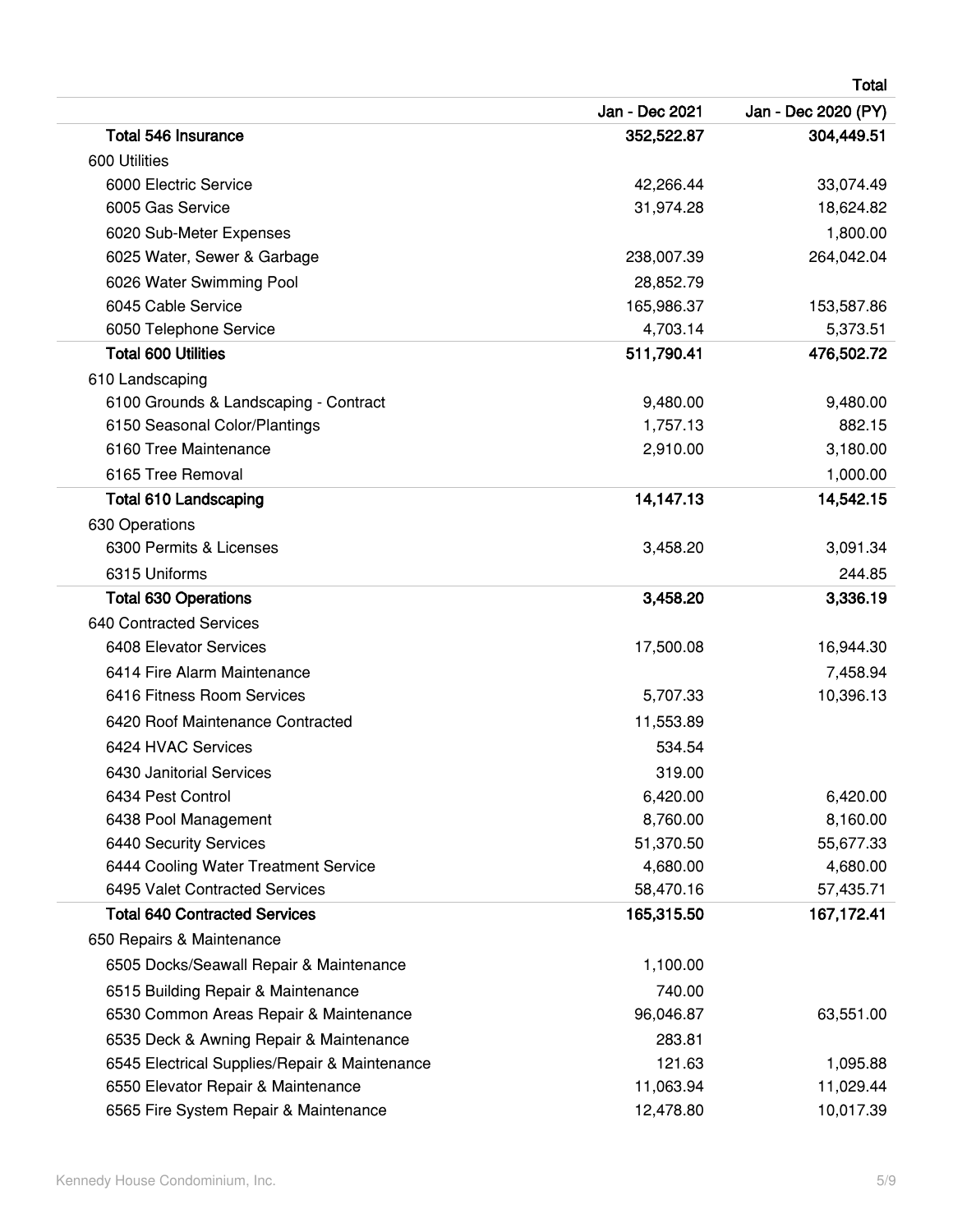|                                                     |                | Total               |
|-----------------------------------------------------|----------------|---------------------|
|                                                     | Jan - Dec 2021 | Jan - Dec 2020 (PY) |
| 6570 Fitness Equipment Repair & Maintenance         | 245.00         |                     |
| 6575 Flooring/Carpet Supply/Rpr & Maintenance       | 3,795.48       | 99,788.17           |
| 6600 General Repair & Maintenance                   | 33,133.98      | 28,419.88           |
| 6605 Generator System Repair & Maintenance          | 1,660.13       | 171.20              |
| 6625 HVAC Supplies/Repair & Maintenance             | 27,805.84      | 23,563.75           |
| 6635 Janitorial Supplies & Maintenance              | 4,975.96       | 4,239.51            |
| 6640 Lighting Repair & Maintenance                  | 4,335.44       | 11,524.78           |
| 6645 Locks & Keys Repair & Maintenance              | 1,257.83       | 402.89              |
| 6680 Painting Supplies                              | 2,862.37       | 19,164.24           |
| 6685 Park/Parking Lot Repair                        | 219.51         | 806.65              |
| 6695 Plumbing Supplies/Repair & Maintenance         | 17,607.28      | 24,707.12           |
| 6700 Pool Supplies/Repair & Maintenance             | 4,908.71       | 13,900.18           |
| 6730 Security System Repair & Maintenance           | 5,507.37       | 10,151.00           |
| 6755 Storm Recovery Repair & Maintenance            | 105.53         |                     |
| 6795 Other Supplies/Repair & Maintenance            | 3,117.40       | 2,946.02            |
| <b>Total 650 Repairs &amp; Maintenance</b>          | 233,372.88     | 325,479.10          |
| <b>700 Professional Services</b>                    |                |                     |
| 7000 Audit & Tax Services                           | 4,500.00       | 3,000.00            |
| 7010 Engineering Services                           | 84.64          |                     |
| 7020 Legal Services                                 | 1,700.00       |                     |
| 7025 Legal Services - Collections                   | 1,079.97       | 3,375.00            |
| 7030 Legal Services - General Counsel               | 1,605.00       | 12,737.00           |
| 7040 Property Management                            |                | 38,828.86           |
| 7042 Property Manager Salary                        | 50,335.33      |                     |
| 7044 Management Administrative Fee                  | 4,400.00       |                     |
| <b>Total 7040 Property Management</b>               | 54,735.33      | 38,828.86           |
| 7050 Bookkeeping, Payroll & Software                | 25,200.00      | 19,600.00           |
| 7060 Additional Building Maintenance                | 12,775.00      | 20,192.50           |
| 7095 Other Professional Services                    | 3,300.00       | 1,200.00            |
| <b>Total 700 Professional Services</b>              | 104,979.94     | 98,933.36           |
| 910 Other Expenses                                  |                |                     |
| 9100 Other Contingency Expenses                     | 14,000.00      | 712.31              |
| <b>Total 910 Other Expenses</b>                     | 14,000.00      | 712.31              |
| <b>Total Expenses</b>                               | 1,672,737.84   | 1,686,894.29        |
| <b>NET OPERATING INCOME</b>                         | -77,603.04     | -168,791.79         |
| <b>OTHER EXPENSES</b>                               |                |                     |
| 920 Other Miscellaneous Expense                     |                |                     |
| 9200 Extraordinary Business Interruption (COVID-19) | 1,466.80       | 25,871.98           |
| 9250 Lawsuit & Settlements Expense                  | 2,875.00       | 18,500.00           |
| <b>Total 920 Other Miscellaneous Expense</b>        | 4,341.80       | 44,371.98           |
| <b>Total Other Expenses</b>                         | 4,341.80       | 44,371.98           |
| <b>NET OTHER INCOME</b>                             | $-4,341.80$    | $-44,371.98$        |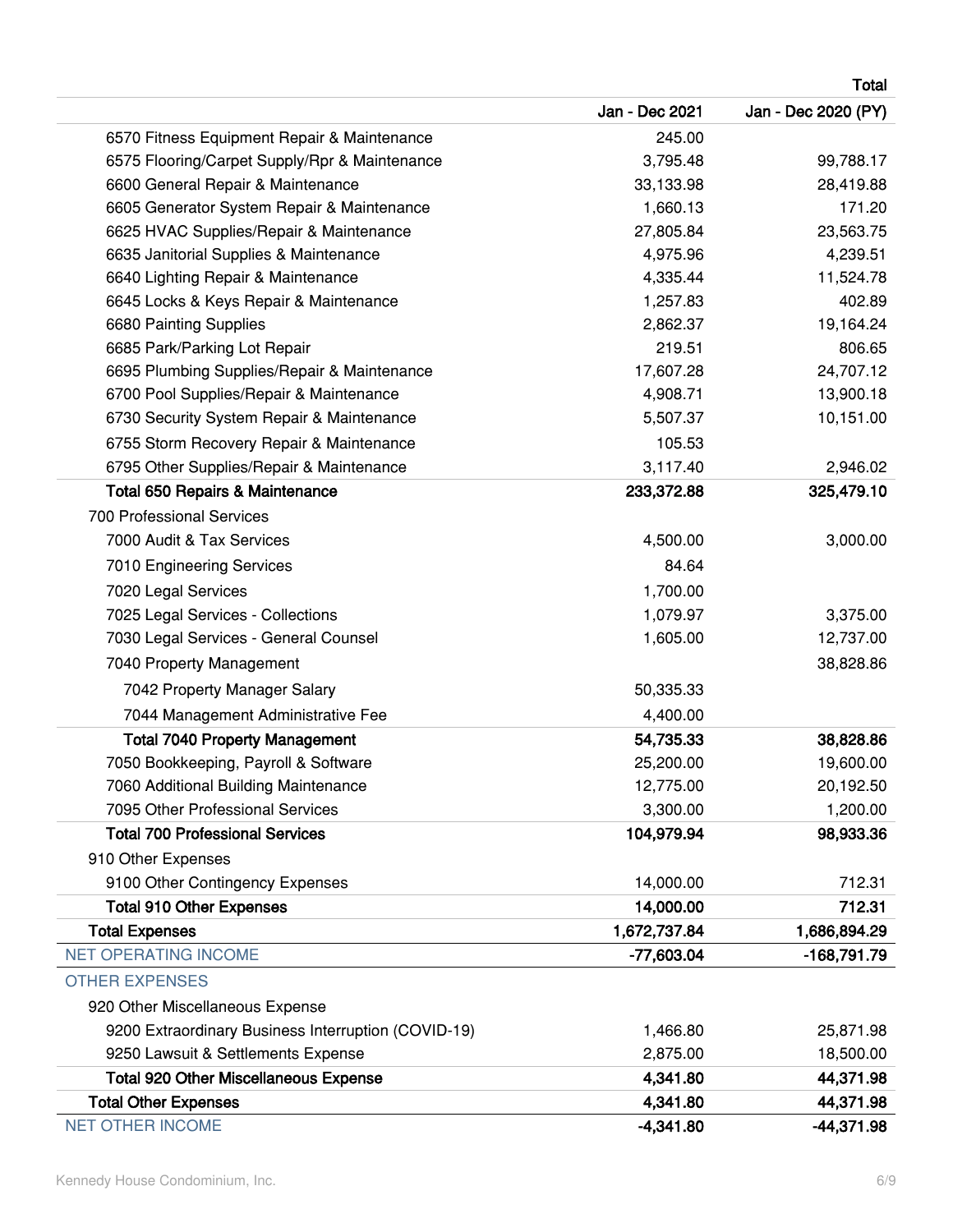|            |                | Total               |
|------------|----------------|---------------------|
|            | Jan - Dec 2021 | Jan - Dec 2020 (PY) |
| NET INCOME | \$-81,944.84   | \$-213,163.77       |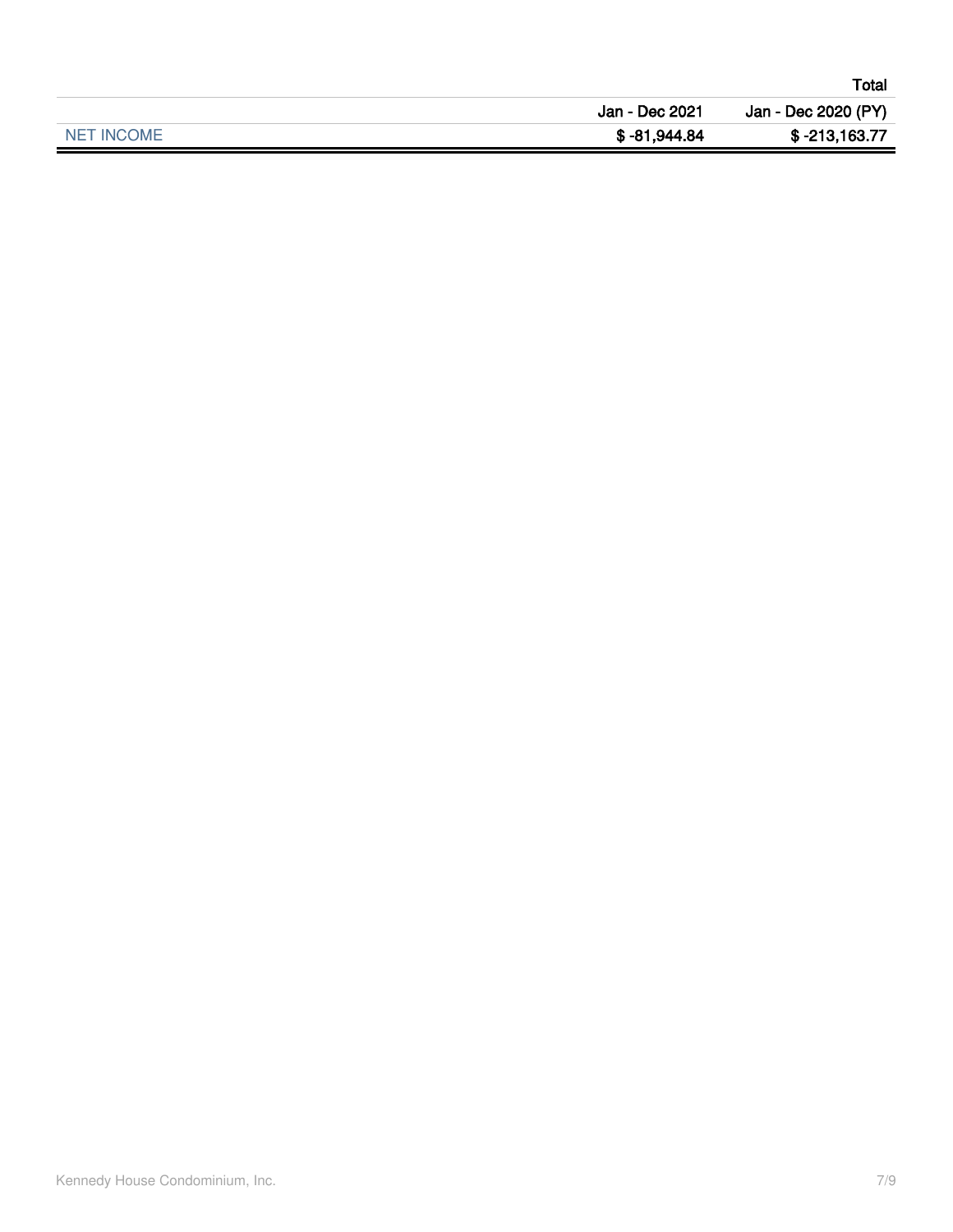## <span id="page-7-0"></span>**Balance Sheet**

As of December 31, 2021

|                                                     |                    | Total                   |
|-----------------------------------------------------|--------------------|-------------------------|
|                                                     | As of Dec 31, 2021 | As of Dec 31, 2020 (PY) |
| <b>ASSETS</b>                                       |                    |                         |
| <b>Current Assets</b>                               |                    |                         |
| <b>Bank Accounts</b>                                |                    |                         |
| 1000 Main Operating #1754 BP Interest Checking      | 67,998.48          | 45,683.12               |
| 1011 2nd Operating #2405 BP Money Market            | 120,250.77         | 148,217.63              |
| 1012 Security Deposit #0871 BP Checking             | 48,000.00          | 47,500.00               |
| 1014 Debt Service Account #1929 BP Checking         | 55,996.51          | 55,985.32               |
| 1016 Vending OPR #5047 BP Interest Checking         | 7,394.76           | 3,535.25                |
| 1220 Petty Cash                                     | 500.00             | 500.00                  |
| <b>Total Bank Accounts</b>                          | 300,140.52         | 301,421.32              |
| <b>Accounts Receivable</b>                          |                    |                         |
| 1500 Accounts Receivable (A/R)                      | 82,645.81          | 97,769.20               |
| <b>Total Accounts Receivable</b>                    | 82,645.81          | 97,769.20               |
| <b>Other Current Assets</b>                         |                    |                         |
| 1530 Allowance For Bad Debts                        | $-33,572.06$       | $-33,572.06$            |
| 1600 Insurance Policy Asset                         | 0.00               | 129,304.55              |
| 1610 Windstorm Insurance Asset                      | 113,578.31         |                         |
| 1620 Boiler & Machinery Breakdown Insurance Asset   | 728.31             |                         |
| 1630 General Liability Insurance Asset              | 12,207.09          |                         |
| 1640 Hired Non-Owned Auto Liability Insurance Asset | 437.50             |                         |
| 1650 Umbrella Excess Liability Insurance Asset      | 3,749.19           |                         |
| 1660 Crime (Theft) Insurance Asset                  | 331.69             |                         |
| 1670 Building Main Flood Insurance Asset            | 16,293.31          |                         |
| 1680 Pool Flood Insurance Asset                     | 1,365.81           |                         |
| 1690 Workers Compensation Insurance Asset           | 1,963.31           |                         |
| 1700 Directors & Officers Insurance Asset           | 2,605.00           |                         |
| 1710 Bold Legal Insurance Asset                     | 274.56             |                         |
| 1720 Cyber Liability Insurance Asset                | 155.44             |                         |
| <b>Total 1600 Insurance Policy Asset</b>            | 153,689.52         | 129,304.55              |
| 1750 Due From Security Deposit To Operating         | 0.00               | 1,000.00                |
| 1760 Utilities Deposit Paid                         | 1,300.00           |                         |
| <b>Total Other Current Assets</b>                   | 121,417.46         | 96,732.49               |
| <b>Total Current Assets</b>                         | 504,203.79         | 495,923.01              |
| <b>TOTAL ASSETS</b>                                 | \$504,203.79       | \$495,923.01            |

#### LIABILITIES AND EQUITY

**Liabilities**

**Current Liabilities**

**Accounts Payable**